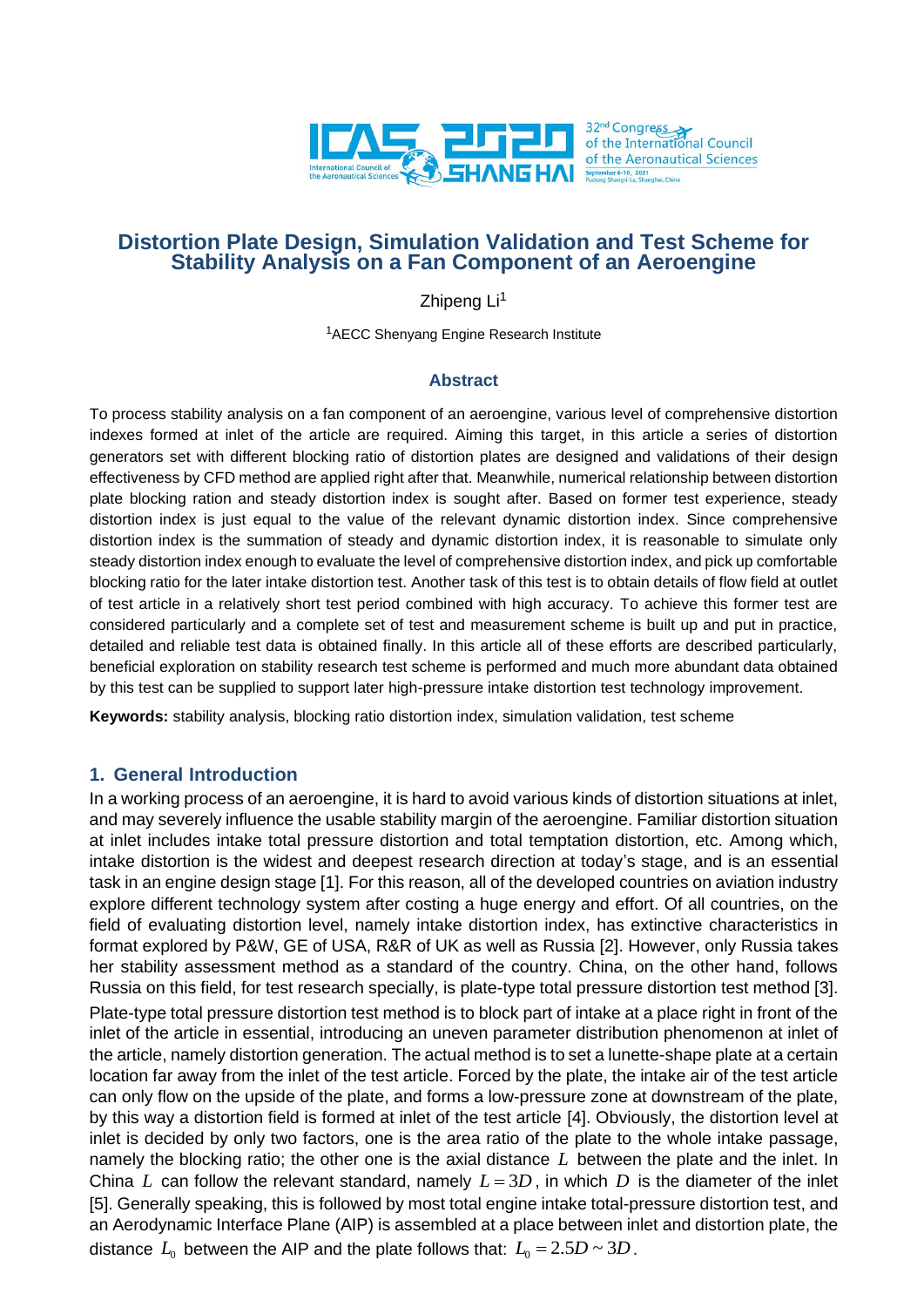Although this standard is mainly for total engine test, it is also used to guide distortion plate assembled for fan and high-pressure component tests.

When the location of the inlet or AIP is fixed relative to that of the distortion plate, and total pressure measurement points disputing at AIP is of certain as well, the total pressure data at inlet is only relative to the blocking ratio of the distortion plate, which means that the comprehensive distortion index calculated by these data is relative to the blocking ratio only. In fact, in a practice, the distribution of measurement points at AIP is also recommended in relevant standard, a typical distribution of measurement points at AIP is indicated by Figure 1:



Figure 1 – typical distribution of measurement points at AIP.

According to relevant standard, comprehensive index *W* is combined by steady distortion index  $\Delta\sigma_{_{\rm 0}}$  and dynamic distortion index  $\,\varepsilon$  , namely:

$$
W = \Delta \sigma_0 + \varepsilon \tag{1}
$$

In formula (1) the steady distortion index  $\Delta\sigma_{_{\textrm{0}}}$  is defined as:

$$
\Delta \sigma_0 = (1 - \sigma_0 / \sigma_{cp})
$$
 (2)

In which  $\sigma_0$  is the average value obtained from integral of total pressure along radial and circumference on low-pressure of AIP, and  $\sigma_{cp}$  is the average value of total pressure ones gained by all survey points on AIP.

Dynamic distortion index  $\varepsilon$  is defined as:

$$
\varepsilon = \frac{\sum_{i=1}^{m} \frac{\sqrt{\frac{1}{t} \int_{0}^{t} \left[ P_{cp}^{*} - P_{i}^{*} \right]^{2} \cdot dt}}{P_{cp}^{*}}}{m}
$$
(3)

Here t is time interval,  $m$  is the total number of time-variant instruments,  $P_{cp}^*$  is average value of total pressure at a certain point during an interval time of  $t$  ,  $P_i^*$  is an instantaneous value of total pressure at a certain point during an interval time of *t* .

A huge amount of test data shows that  $\,\varepsilon\,$  has a relationship with  $\,\Delta\sigma_{\!_0}$ , although the relationship may not be a seriously positive linearity, it still can be simplified as an equal relationship in values between the two in engineering practice, especially for the test scheme design stage [6].

In the actual practice stage of a type of engine, the comprehensive distortion index formed at its inlet is discovered changing regularly, but can be classified as low, medium and high level. Limited by former technology level, evaluating an engine's stability margin with different distortion strengths at inlet are often executed following "distortion sensitive coefficient invariable principle", with this a usable stability margin under different situations can be evaluated. At that developing stage evaluating method does not require variety of distortion generators' blocking ratios, in fact in an extremely long period only 3 kinds of blocking ratios of 15%, 20% and 25% were used in a fan component intake distortion test, among which only 15% blocking ratio (for large intake flow) and 25% Here *t* is time interval, *m* is the total number of time-variant instruments,  $P_{cp}^*$  is average value of total pressure at a certain point during an interval time of *t*,  $P_i^*$  is an instantaneous value of total pres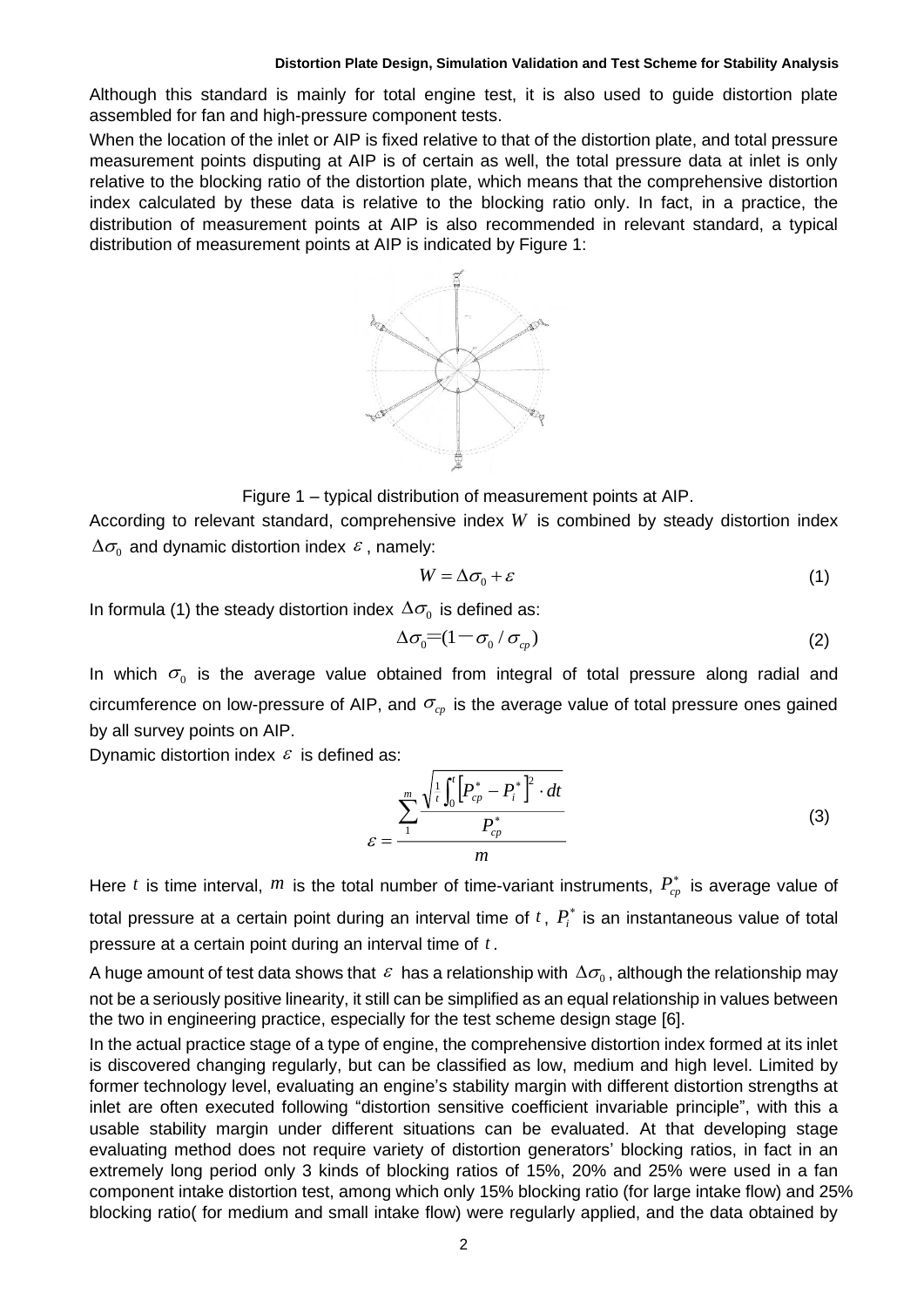the former tests is not abundant to support a further discussion on "distortion sensitive coefficient invariable principle". However, along with the development of engine application, as well as the advance of the test technology, it requires much more than before to have a further discuss and ameliorate former intake distortion test method in the design stage, leading to a strong demand on distortion generator re-design and blocking ratio variety.

In this article a series distortion generator with various blocking ratios is designed to form kinds of levels of comprehensive distortion indexes at inlet of some a type of an engine's fan component to satisfy the requirement of the distortion test on distortion level. By CFD (Computational Fluid Dynamics) method, simulations on each distortion generator with different intake situations were processed to evaluate the steady distortion index values, and by the principle of that "steady index is nearly equal to the relative dynamic index in value", evaluate the comprehensive index further. Since this investigate refers to a huge number of cases, to improve simulation efficiency, the work being processed above does not consider the influence of the pressure chamber and bell-mouth structure upstream of the distortion plate, and core-body of the test article downstream. The simplified models being simulated may not able to answer a question introduced by former test results, that the distortion index does not always has a positive linearity with intake flow, which is satisfy the academic anticipation. Checking the test data obtained to make sure the validity, and searching for the reason of the phenomenon, one proper matter may be that the AIP location selected is not perfectly well to obtain total pressure values to calculate distortion index and assess the distortion level. To make clear of it, flow details in generator are required. For this reason, in this article pressure-chamber, bell-mouth structure, distortion generator (with a plate of 15% blocking ratio and intake tube) as well as core-body of the test article are combined to be modeled and meshed to simulate the flow in practice, this is not for engineering application but for academic investigation only. By the simulation and with the analysis, the selection principle of AIP location has the possibility to be discussed further, and more determinant evidence can be provided for improving distortion test method.

### **2. Test Rig Introduction and Requirements for a Fan Component Intake Distortion Test**

The test is going to be put into practice on a large-scale single- axis double-bypass compressor test rig. This is one of the largest same type of test rig in China, the structure of which (with distortion generator) is shown by Figure 2:



Figure 2 –the structure of the test rig with distortion generator.

After building up, various kinds of fan/compressor component performance tests have been carried out on the rig, contributes a lot for Chinese aeroengine industry. The plate-type intake distortion test is one of the earliest kinds of fan component test being processed on this rig, but not that abundant test data for supporting further investigation is obtained at that time because of its poor test ability and monitor method, and in a long period only 15% and 25% blocking ratios of plates were being in used according to Russian tradition.

However, in these years with a strong demand of high-performance engines, the test technology is required to be improved and ameliorated. To satisfy this new circumstance, scheme this test.

Rely on this, several fields are planned to be investigated:

Firstly, is to evaluate the validity of the basic principle on distortion test, namely "distortion sensitive coefficient invariable principle". The principle can be simply described as: when encounter a distortion at inlet, the ratio of the lost stability margin of the test article (compare to the intake even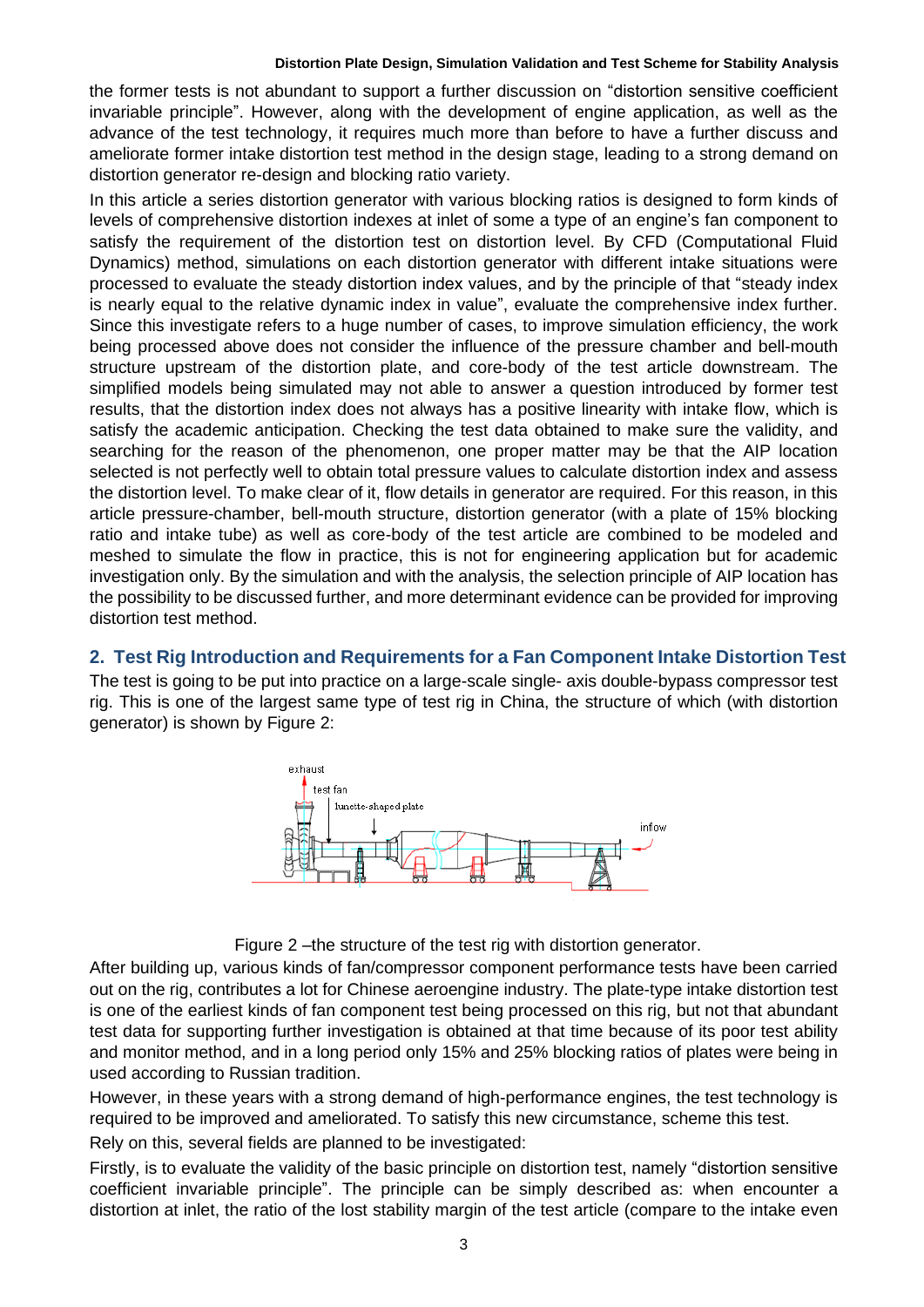condition) to comprehensive distortion index, namely distortion sensitive coefficient, is a fixed value, namely:

$$
\alpha_{\rm w} = \Delta S M / W = C \tag{4}
$$

In formula (4)  $\alpha_{\rm w}$  is distortion sensitive coefficient,  $\Delta SM$  is the lost stability margin of the test article, and  $\emph{C}$  is a fixed value.

Base on this principle, generally speaking by just one distortion test, after obtaining the distortion sensitive coefficient, at current speed the lost stability margins can be calculated with different comprehensive distortion indexes at inlet.

The relevant standard indicates that when the comprehensive distortion index not smaller than 3%, this principle is tenable, the "3%" is called "threshold value" [7]. However, with the test data accumulating, researchers find that the current "threshold value" may not accuracy, sometimes, although not always, the principle is not tenable even the comprehensive distortion value is larger than 3%. For this reason, new "threshold value" is required to be defined.

For this purpose, blocking ratio variety of distortion plates to form different distortion strengths at inlet is required to calculate each distortion sensitive coefficient and study the reliability and applicability of the principle.

Besides, when designing the plate blocking ratio, test safety and practicability are also required. Too big blocking ratio may lead a large loss of stability margin and make the test unsafe; too small one may not form sufficient distortion strength at inlet and fail the test. For this reason, before the test proper method is required to be introduced to evaluate the design effect of distortion generators and reduce the failure possibility or instability of test.

Secondly, theoretically, there is a numerical relationship between the distortion plate blocking ratio and comprehensive distortion index, primary guess is that the relationship is positive linearity, in this test this is required to be validated.

Thirdly, researchers guess that with the same blocking ratio, the intake flow has a positive linearity with comprehensive distortion index as well, this is also required to be validated in this test.

Fourthly, studying the flow field of outlet of the test article in a former test, only a few total pressure probes with denumerable measurement points can be used, the contour drawn by the points can only describe a simple total pressure distribution at outlet, important parameters such as Mach number and flow angle are unable to study. Since flow field of a fan's outlet is the input of a highpressure compressor, it is required to build up a new measurement scheme to obtain details of flow field of the outlet.

Upon the four important essentials, in this test plates with different blocking ratios are required to be designed out for 11 kinds of intake flow situations, every intake flow situation should be provided with at least 3 different plates to obtain 3 of low, medium and high level of comprehensive distortion indexes to obtain sufficient data to discuss the problems above.

## **3. Modeling of Flow in Distortion Generator and the Simulation**

In this section selection of distortion plate blocking ratios is described in detail.

The section above has indicated the structure of a distortion generator, and pointed out that the blocking ratio is one of the most parameters in a distortion test, meanwhile the point required to be mainly studied in this article. The structure of a distortion generator is shown in Figure 3:



Figure 3 –the structure of a distortion generator.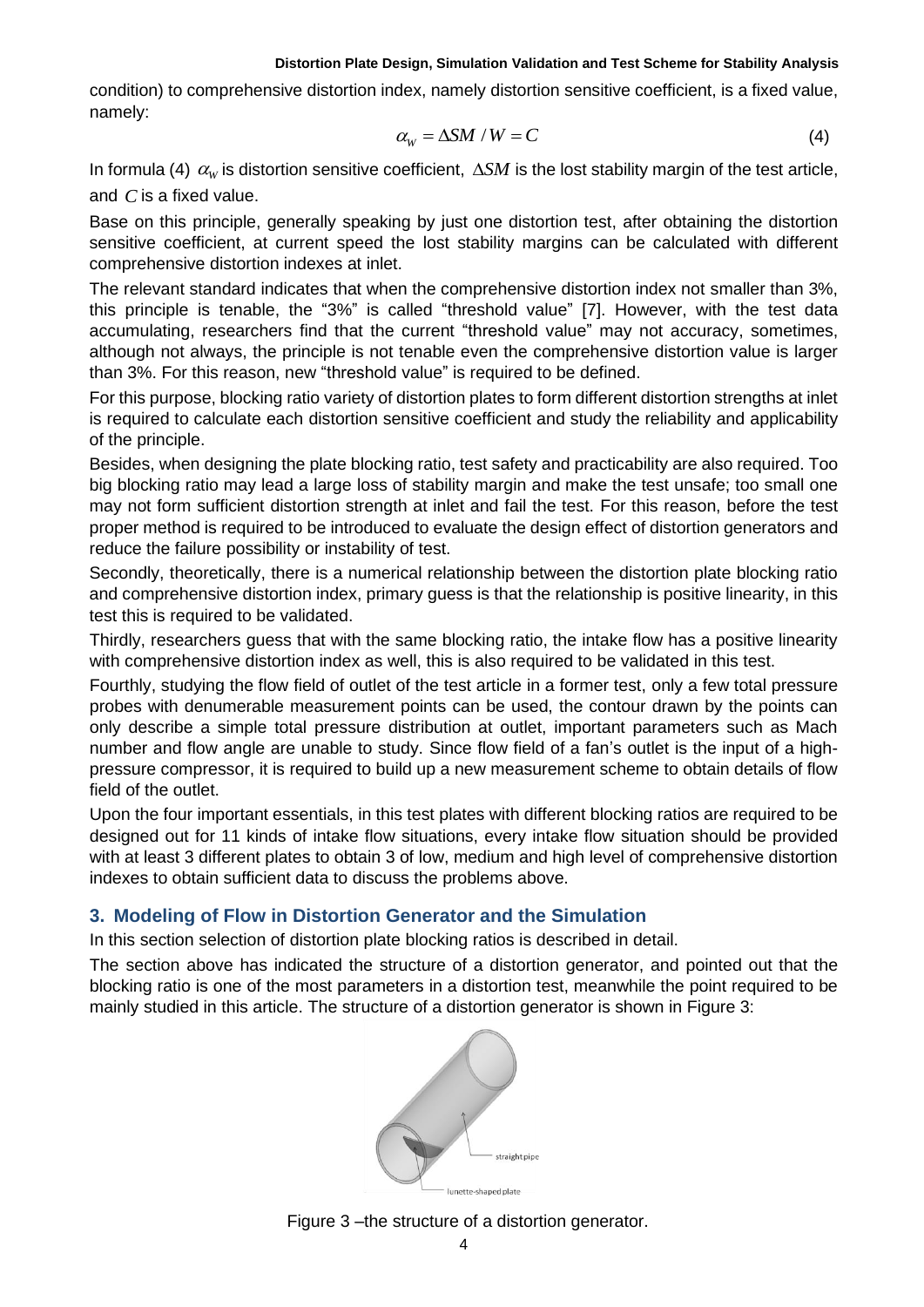Since the test requires the variety of blocking ratios, a number of blocking ratio plans are referred to, along with different intake flow situations, this demands a highly efficient design method to complete structure design for the plates in a short time. For this reason, structure characteristics of a lunetteshape plate are studied to obtain function relationship between the main structure parameters. The main view of the structure of the lunette-shaped plate in the tube is shown in Figure 4:



Figure 4 –the main view of the structure of the lunette-shaped plate in the tube.

In Figure 4, R is the diameter of the tube,  $\alpha$  is the center angle of the sector where the plate is set at, the unit is  $\degree$  , and blocking ratio  $\,K\,$  can be computed by formula (5):

$$
K = \frac{\alpha}{360} - \frac{\sin \alpha}{2\pi} \tag{4}
$$

When  $\,K\,$  is fixed, formula (4) can be seen as an equation with one unknown quantity, it is extremely easy to write a program using software such as MATLAB to obtain the relative  $\,\alpha$  , and then calculate other key structure parameters of the plate.

7 blocking ratios are selected primarily in this article, as is shown in Table 1:

| $1$ able $1$ -biocking ratios to the relative $\alpha$ . |       |        |        |        |                    |        |        |  |  |  |
|----------------------------------------------------------|-------|--------|--------|--------|--------------------|--------|--------|--|--|--|
|                                                          | 12.5% | 15%    | 20%    | 25%    | 30%                | 40%    | 45%    |  |  |  |
| $\alpha$<br>۰٥                                           | 101.2 | 108.37 | 121.07 | 132.35 | 142.71 $\parallel$ | 161.85 | 170.68 |  |  |  |

Table 1 –blocking ratios to the relative  $\alpha$  .

According to former test data, each blocking ratio for the 11 intake flow situations (marked as M1 to M11) is indicated in Table 2:

| Intake         | <b>Blocking ratio</b> |     |          |     |     |        |     |  |
|----------------|-----------------------|-----|----------|-----|-----|--------|-----|--|
| flow           | 12.5%                 | 15% | 20%      | 25% | 30% | 40%    | 45% |  |
| M1             |                       |     |          |     |     |        |     |  |
| M <sub>2</sub> |                       |     |          |     |     | $\sim$ |     |  |
| M3             |                       |     |          |     |     | $\sim$ |     |  |
| M4             |                       |     |          |     |     |        |     |  |
| M <sub>5</sub> |                       |     |          |     |     |        |     |  |
| M <sub>6</sub> |                       |     |          |     |     |        |     |  |
| M7             |                       |     |          |     |     |        |     |  |
| M <sub>8</sub> |                       |     |          |     |     |        |     |  |
| M <sub>9</sub> |                       |     | $\hat{}$ |     |     |        |     |  |
| M10            |                       |     | $\hat{}$ |     |     |        |     |  |
| M11            |                       |     |          |     |     |        |     |  |

Table 2 –scheme for blocking ratio selection with different intake flow.

There are totally 33 cases list in Table 2, of which 7 cases has been used in former test, as is shown in Table 3:

Table 3 –cases in used in former test.

| <b>Blocking</b> | flow<br>Intake <sup>:</sup> |                |    |                |                |                 |    |  |  |
|-----------------|-----------------------------|----------------|----|----------------|----------------|-----------------|----|--|--|
| ratio           | M <sub>5</sub>              | M <sub>6</sub> | M7 | M <sub>8</sub> | M <sub>9</sub> | M <sub>10</sub> | M1 |  |  |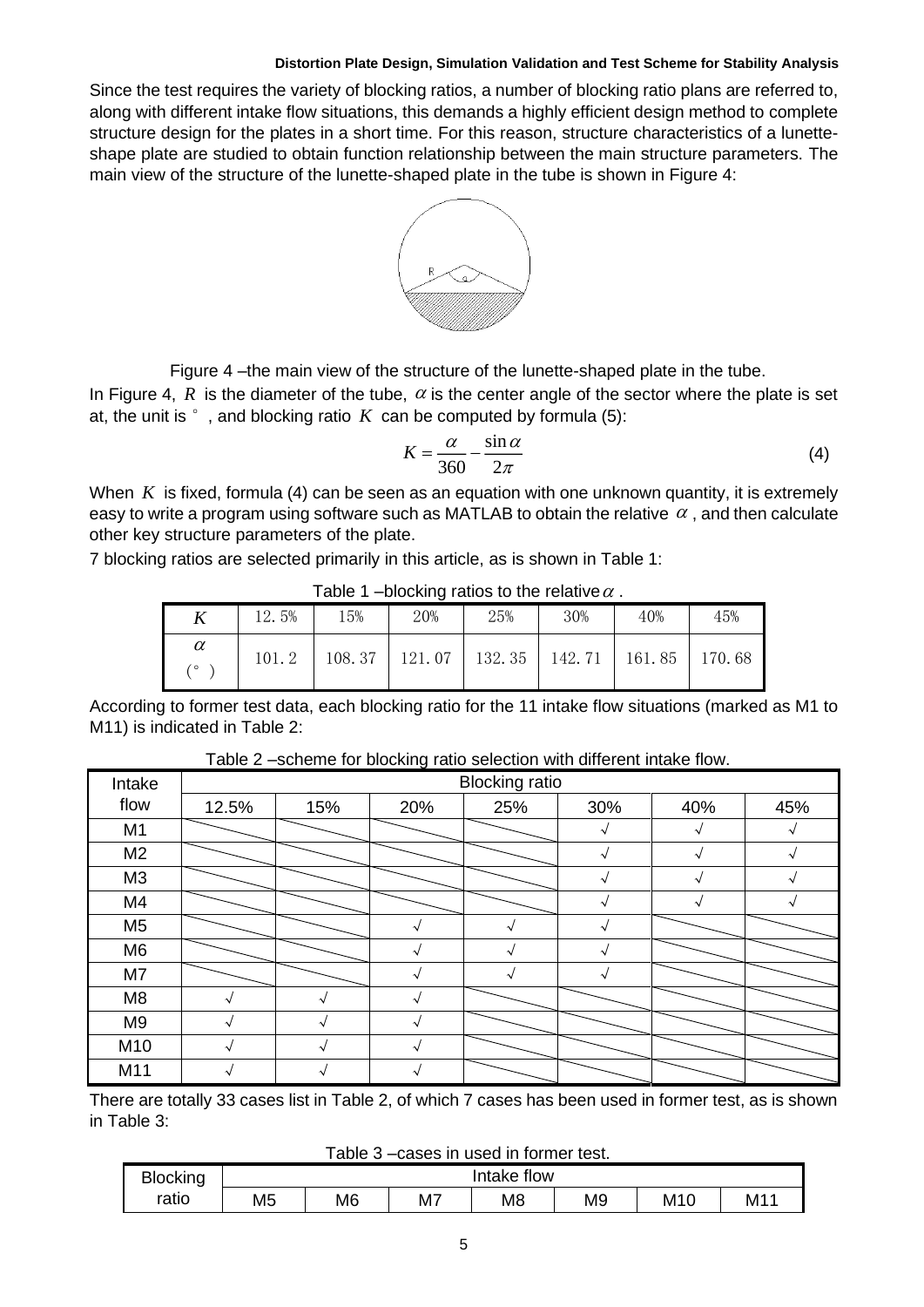**Distortion Plate Design, Simulation Validation and Test Scheme for Stability Analysis**

| 15% |  |  |  |  |
|-----|--|--|--|--|
| 25% |  |  |  |  |

Traditional wind tunnel tests will of course cost a huge time and research bankroll, which is unable to burden. However, by CFD, with only a proper meshing scheme and a high-performance computer several cases can be simulated all together, this is especially comfortable for engineering application. Take a distortion generator of 25% blocking ratio as an example, the meshing scheme is shown in Figure 5:





a) meshing scheme (all) b) meshing scheme (near the plate)

Figure 5 –meshing scheme of the distortion generator (of 25% blocking ratio).

The mesh number is about 730,000. The mesh quality is perfectly well.

The boundary conditions set in this article are shown in Figure 6 and Table 4:



Figure 6 –boundary conditions set for the model.

| Table 4 - details of boundary conditions. |                              |  |  |  |  |  |  |
|-------------------------------------------|------------------------------|--|--|--|--|--|--|
| Name of the boundary                      | Boundary type and parameters |  |  |  |  |  |  |
| inlet                                     | Inlet, total pressure        |  |  |  |  |  |  |
| outlet (namely AIP)                       | Outlet, intake flow          |  |  |  |  |  |  |
| others                                    | No slip wall, smooth wall    |  |  |  |  |  |  |

After obtain a simulation result, the total pressure values of measurement points in practice are probed and used to calculate steady distortion index in a special Russian program, which is just the same as what is done in a test data processing. The cases in Table 3 are first simulated to be compared with the test results, as is shown in Table 5:

| <b>Blocking</b> | Intake flow        |                |                |       |                |                |                 |       |  |  |
|-----------------|--------------------|----------------|----------------|-------|----------------|----------------|-----------------|-------|--|--|
| ratio           |                    | M <sub>5</sub> | M <sub>6</sub> | M7    | M <sub>8</sub> | M <sub>9</sub> | M <sub>10</sub> | M11   |  |  |
| 15%             | Test<br>data       |                |                |       | 4.01%          | 5.53%          | 6.31%           | 6.59% |  |  |
|                 | Simulation<br>data |                |                |       | 4.32%          | 5.5%           | 6.07%           | 5.99% |  |  |
|                 | Test<br>data       | 3.34%          | 4.88%          | 7.18% |                |                |                 |       |  |  |
| 25%             | Simulation<br>data | 3.5%           | 4.56%          | 5.99% |                |                |                 |       |  |  |

## Table 5 –comparison between test data and simulation one.

According to Table 5, for most cases, the simulation data satisfies test data well, the simulation scheme using in this article is reliable.

All of the 33 cases simulated has been done, the results have been listed in Table 6: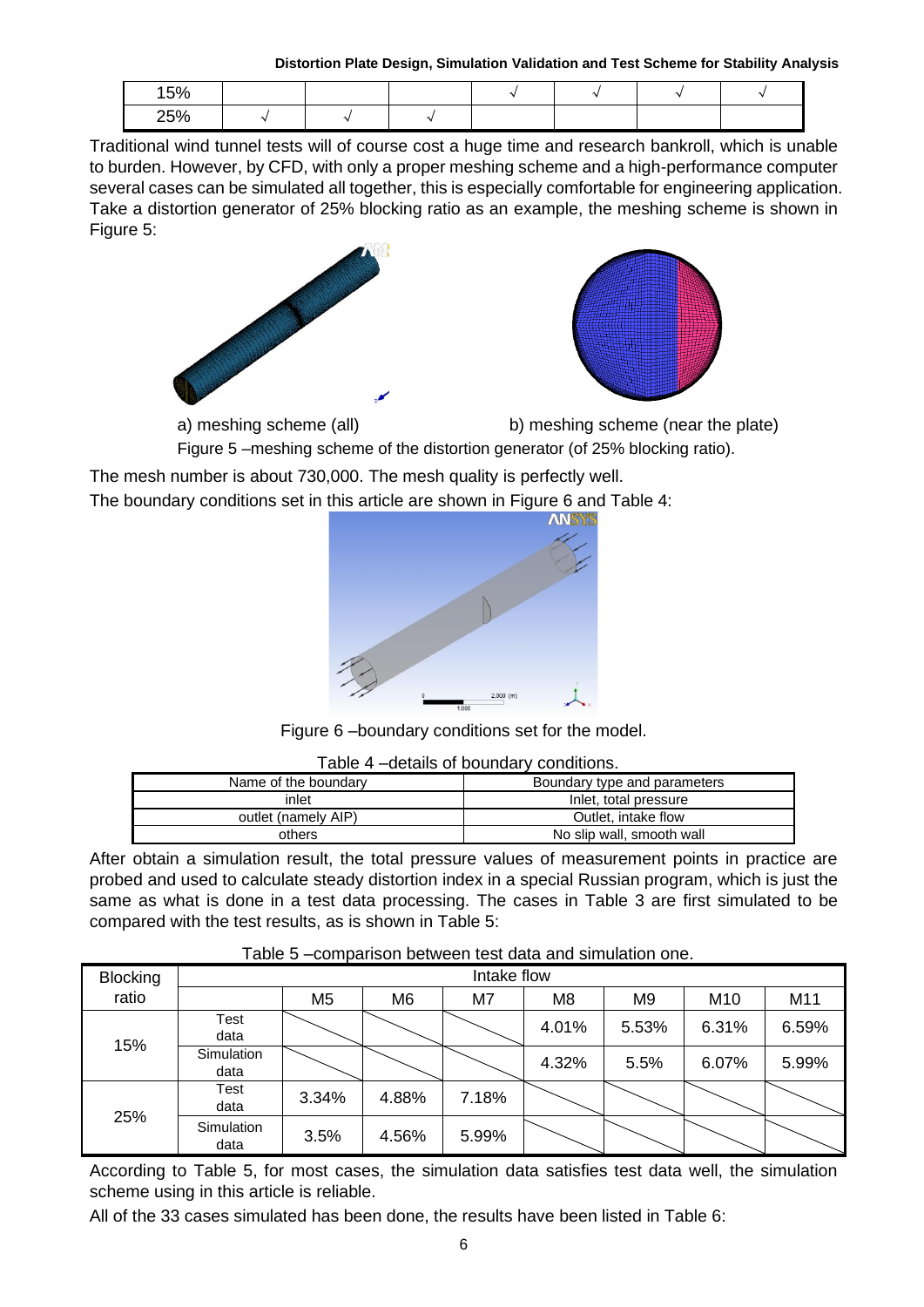**Distortion Plate Design, Simulation Validation and Test Scheme for Stability Analysis**

| Intake         | <b>Blocking ratio</b> |      |      |      |      |      |      |  |
|----------------|-----------------------|------|------|------|------|------|------|--|
| flow           | 12.5%                 | 15%  | 20%  | 25%  | 30%  | 40%  | 45%  |  |
| M1             |                       |      |      |      | 0.69 | 1.1  | 1.8  |  |
| M <sub>2</sub> |                       |      |      |      | 1.1  | 1.87 | 2.99 |  |
| M <sub>3</sub> |                       |      |      |      | 1.9  | 3.2  | 5.23 |  |
| M4             |                       |      |      |      | 2.82 | 4.84 | 8.02 |  |
| M <sub>5</sub> |                       |      | 2.51 | 3.5  | 4.48 |      |      |  |
| M <sub>6</sub> |                       |      | 3.27 | 4.56 | 5.97 |      |      |  |
| M7             |                       |      | 4.22 | 5.99 | 7.13 |      |      |  |
| M <sub>8</sub> | 4.06                  | 4.32 | 5.46 |      |      |      |      |  |
| M <sub>9</sub> | 4.88                  | 5.5  | 6.41 |      |      |      |      |  |
| M10            | 5.43                  | 6.07 | 7.26 |      |      |      |      |  |
| M11            | 5.67                  | 5.99 | 7.46 |      |      |      |      |  |

| Table 6 -simulation results summarized for all of the 33 cases. |  |
|-----------------------------------------------------------------|--|
|-----------------------------------------------------------------|--|

According to Table 6, the relationship curves of steady distortion indexes  $\Delta \sigma_{_{\rm 0}}$  to intake flow can be seen in Figure 7, and the relationship curves of steady distortion indexes  $\Delta \sigma_{_{\rm 0}}$  to blocking ratios can be seen in Figure 8:







Figure 8 –the relationship curves of steady distortion indexes  $\Delta \sigma_{\!_0}$  to blocking ratios

According to Table 6, Figure 7 and Figure 8, when one of the two parameters, intake flow and blocking ratio, is fixed, the steady distortion index has a nearly positive linearity relationship with the other one, which requires to be validated further according to the test data.

As what has been pointed out, the simplified models with no pressure chamber, bell-mouth structure and core-body of the test article are only used for engineering application, but to obtain details of the flow in a distortion generator, all of the components up and down stream of the generator are required to be modeled together, as is shown in Figure 9:



Figure 9 –distortion generator modeling combined with other components

Aiming to offer detail flow conditions for improve the distortion test method, checking for the influence factors to the distortion strength formed at inlet of the article (namely the outlet of the model in Figure 9), the combined model is mesh respectively with and without a distortion plate. The model without distortion plate is called "quasi-uniform" case, while the one with distortion plate is called "distortion"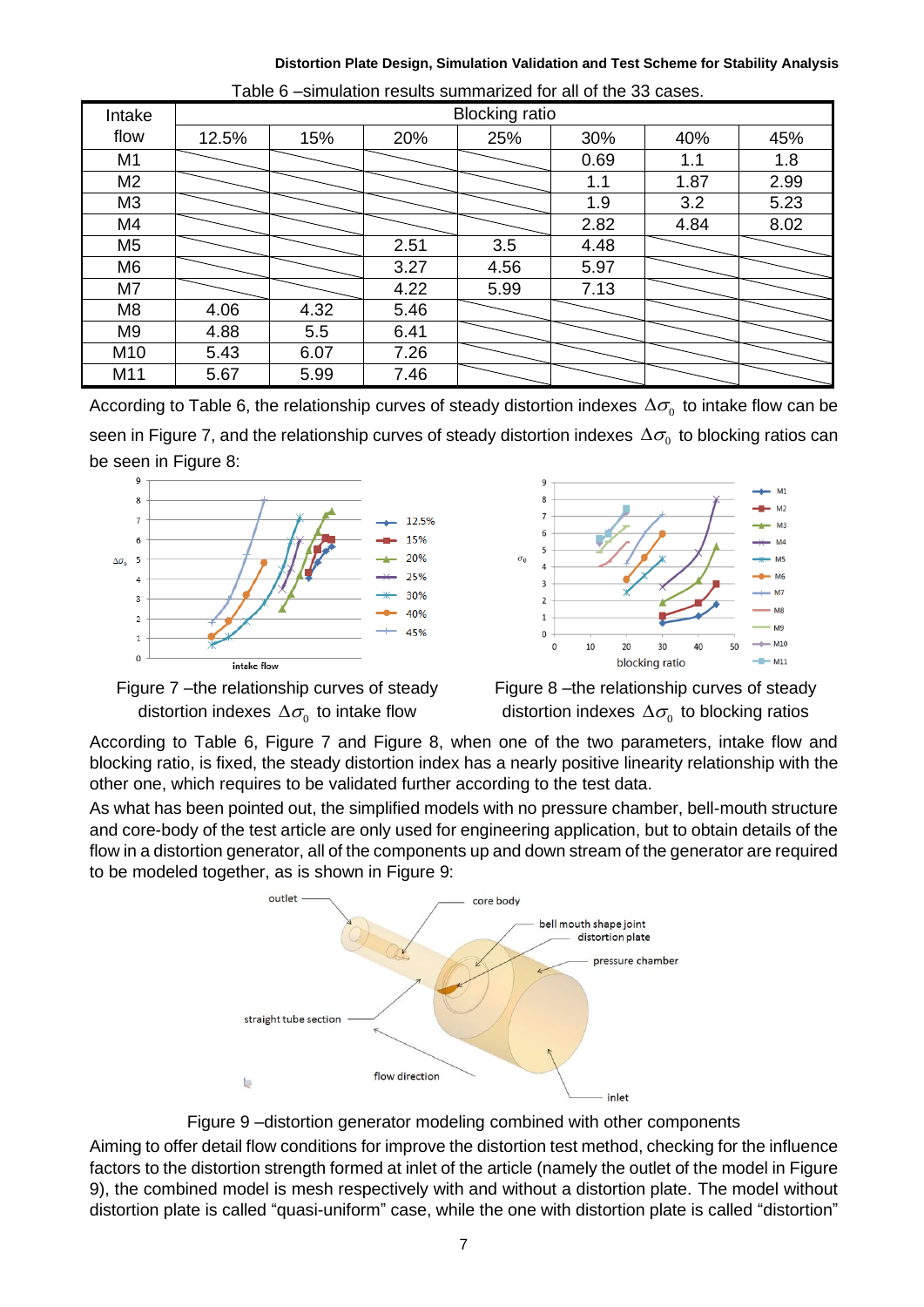case. Only the blocking ratio of 15% case is done for the investigation. The meshing scheme of the "quasi-uniform" case is shown in Figure 10:



Figure 10 –meshing scheme for "quasi-uniform" case

The mesh type is hexahedral mesh, the thickness of the first layer near all of the walls is 10-3mm, and the quality of the mesh is well. The number of the mesh is about 2,800,000, nearly 4 times of the simplified model ones. The "distortion" one is similar, with the number 3,100,000.

Simulations for "quasi-uniform" and "distortion" cases focus on two points:

Firstly, the axis distance between the outlet of the bell-mouth structure and distortion plate is actually very short, since that it must be considered that the flow field parameters at the distortion plate location may not distribute that even, aiming to this a simulation for no plate assembled (namely quasi-steady test in an intake distortion test process, which is called "quasi-steady case" next in short, and case with a distortion plate is called "distortion case") in front of the inlet is taken into practice, the evenness of the flow field at that location can support this study;

Secondly, when processing a distortion test, the distance between distortion plate and AIP is fixed, although the distance satisfies the relevant standard, but former investigations show that there is a vortex behind the plate, the scale of the vortex has a relationship with the dimension of the plate as well as the intake flow. If the AIP is right locating at the place near the center of the vortex, the total pressure probed at AIP may be influenced, leading to a distortion in calculating distortion index, for that reason the scale of the vortex behind the plate should be considered.

The boundary conditions set for this simulation is just as what has been list in Table 4 with the data obtained in practice, the simulation result of the quasi-steady case is first given out, note that the parameters have been normalized before giving out. Firstly, take the longitudinal section of the combined model as a research object, consider the total pressure and Mach Number distribution in front of the inlet, as are shown in Figure 11 and Figure 12:<br>
QuasiTotalPressure





Figure 11 –total pressure distribution in front of the inlet

Figure 12 –Mach number distribution in front of the inlet

According to Figure 11, in front of the test article's inlet (namely the outlet of the model), total pressure distributes equably at the longitudinal section of the combined model, while Mach number changes along with the axis direction, but when arriving the location of the distortion plate, Mach number comes to stability. However, after passing the core-body, the Mach number changes again.

To review the uniformity of the total pressure and Mach number distribution at the location of distortion plate and AIP, Figure 13 to Figure 16 are given out: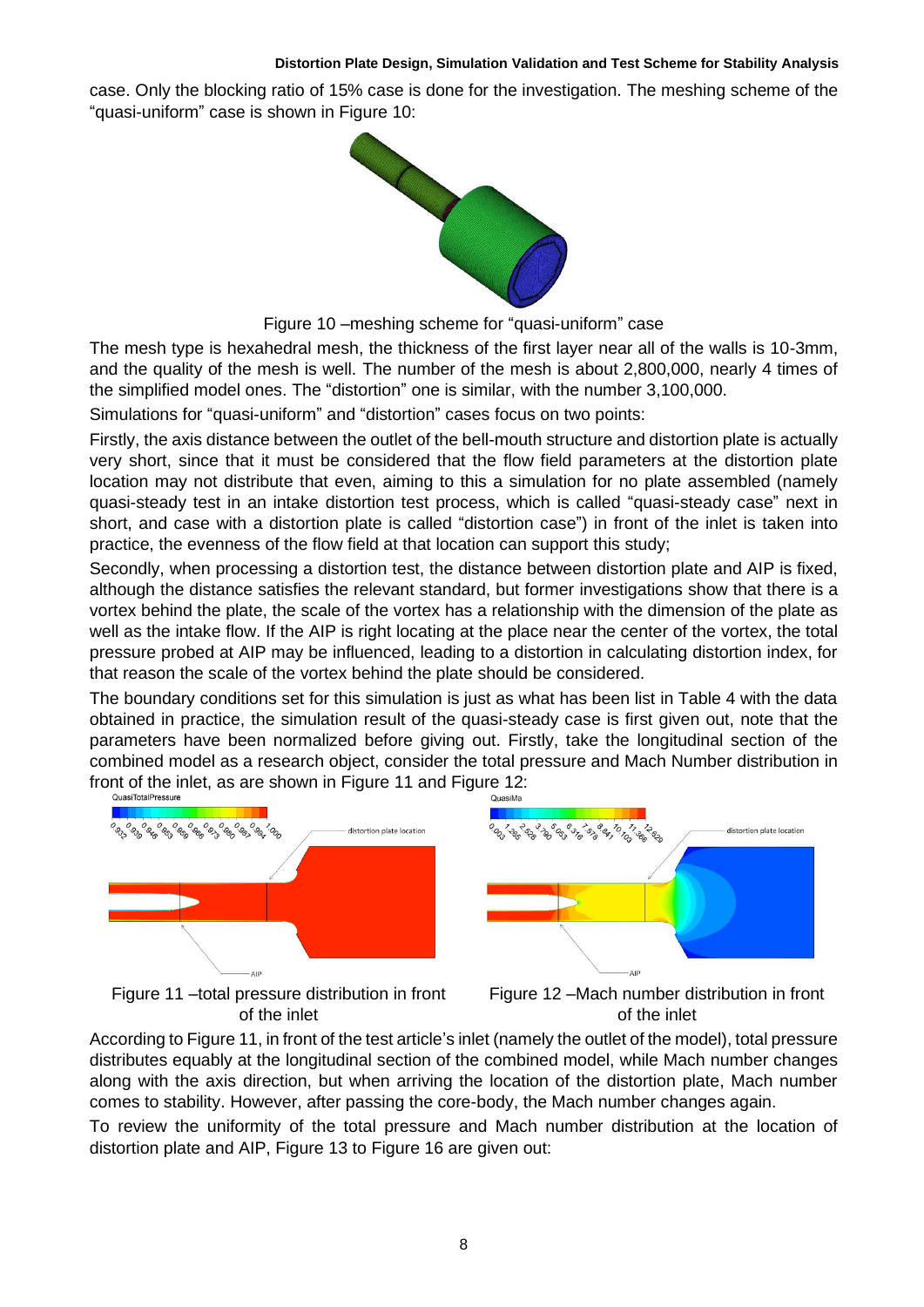

Figure 13 –total pressure distribution at the section of distortion plate (quasi-steady case)



Figure 15 –Mach number distribution at the section of distortion plate (quasi-steady case)



Figure 14 –total pressure distribution at AIP (quasi-steady case)



Figure 16 –Mach number distribution at AIP (quasi-steady case)

From Figure 13 and Figure 14 it can be seen that for quasi-steady intake condition, total pressure distributions at the section of distortion plate and AIP are actually even; from Figure 15 and 16 it can be seen that the Mach number distributions at the sections above are similar to the ones of total pressure, but by the influence of the core-body of the test article, there are differences in value. By post-solve module, the average Mach number at the section of distortion plate, AIP and outlet of the model are 2.06, 2.37 and 2.51 respectively (the values above are after normalization, the flow in front of the inlet is subsonic, the actual Mach number is no more than 0.5).

According to the results above, under quasi-steady intake condition, the selection of AIP does not influence the measurement of total pressure, but in fact the Mach number values at different sections have been changed by the bell-mouth structure and core-body of the test article along the axis direction. This will not influence the calculation of distortion index, but the essential of an intake distortion test is a Mach number distortion at inlet, whether Mach number of different level influences the distortion strength still require for a further study.

What need to be pointed out is that since the Mach number distribution at the section where distortion plate locates at is properly even, namely in this test the influence to the Mach number of the bellmouth structure does not spread to the location of the distortion plate, it can be said that the distance between the plate and the outlet of the bell-mouth structure is appropriate, there is no additional influence to the flow in front of the inlet of the article.

Although in this simulation it is proved that the distance between the plate and the bell-mouth structure outlet is appropriate, the study does not possess engineering significance. Actually speaking, if the Mach number distribution at the section of distortion plate is not even, after assembling the plate, the scale of the vortex behind the plate will be influenced, which may affect the rationality of the AIP selected. Former investigation indicates that the Mach number distribution evenness at each section downstream of the bell-mouth structure is related with the bell-mouth itself and the intake flow, further study will also be carried out for this subject.

The simulation result of distortion case is given out below. The flow condition in front of the inlet of the test article is considered firstly, as what is shown in Figure 17: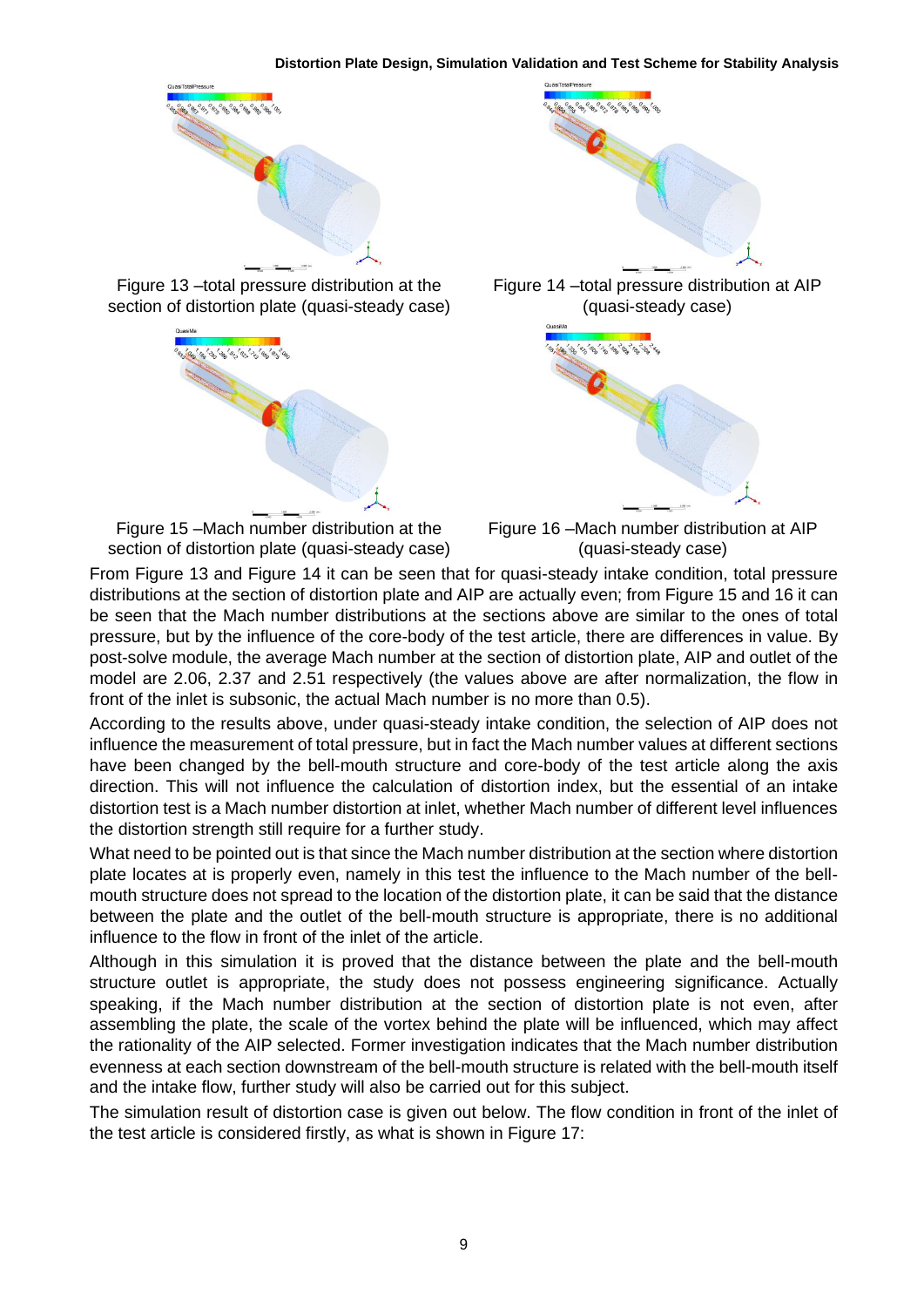**Distortion Plate Design, Simulation Validation and Test Scheme for Stability Analysis**



Figure 17 –plan flow at longitudinal section of the combined model (distortion case) Figure 17 indicates that behind the distortion plate there is a large-scale vortex, the end of which has nearly arrived at AIP. To consider the total pressure distribution in a further view, total pressure contour at longitudinal section of the combined model is shown in Figure 18:



Figure 18 –total pressure contour at longitudinal section of the combined model (distortion case) From Figure 18 it can be seen that at AIP of the vortex downstream, the total pressure has become nearly stable along intake flow direction, there is no distinct difference between distortion index at AIP which moves a small distance along with or opposite to the flow direction. However, if the vortex scale is large enough and the AIP is right fall at a place near the center of the vortex, the distortion index may be contorted, this will of course mislead the evaluation of distortion strength at the inlet of the test article. For this reason, in the next similar test, especially for big blocking ratio and intake flow cases, the evaluation on the rationality of the AIP selected should be carried on all the same. At the end of the section, total pressure contour at AIP from test, simplified model simulation and combined model simulation are given below respectively, as are shown in Figure 19:



Figure 19 –total pressure contour at AIP from different methods

From Figure 19 it can be seen that the 3 total pressure contours are actually the same, the contour from test data can show more details on the influence from the rotor downstream of AIP, the contour performs not strictly symmetrically, the deflexion angle of the axis are same to the rotation direction of the rotor.

The steady distortion index calculated from combined model simulation is more close to the one from test data than that from simplified model, but not distinctly, proving that the simplified model simulation still has a high feasibility and accuracy in engineering application.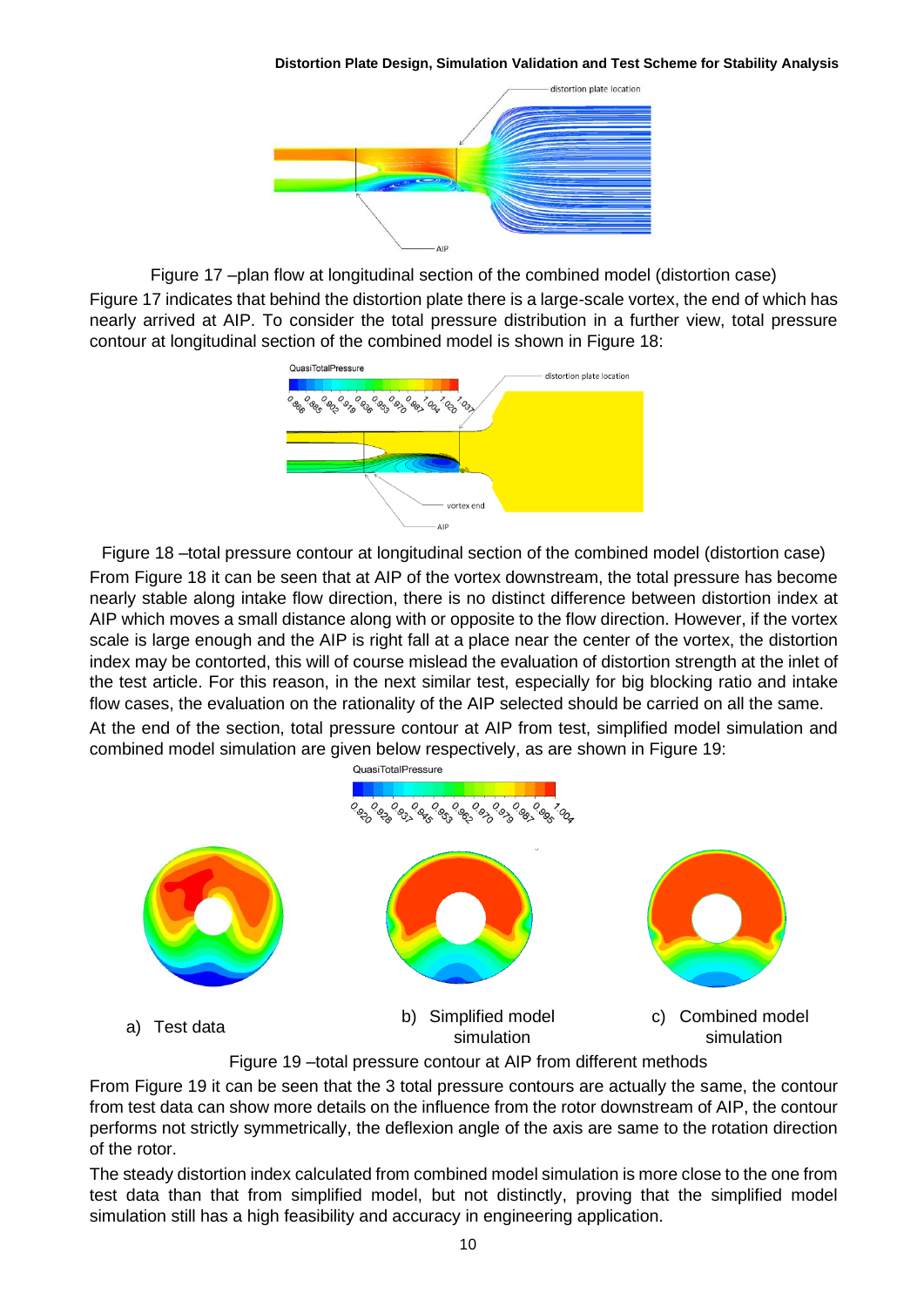## **4. Measurement Scheme for Flow Field at Outlet**

In current stage most high-pressure compressor intake distortion test also apply plate-type distortion test method, and follow total engine evaluation method to evaluate high-pressure compressors' antidistortion ability [8]. However the fan component distortion test results show that after a strong mixing, the distortion strength at the inlet of a high-pressure compressor decreases heavily, and the flow field at inlet of the high-pressure compressor shows distinct characteristics to that of a fan component outlet. Researchers wish to obtain detail flow field of a fan component outlet to design a proper distortion generator for a high-pressure compressor. The common method for a detail flow field is scanning the field by a five-point probe, driven by a motion mechanism, however this is only applied for the condition that the intake flow is even, since the flow field at the outlet is periodically changed around the circle, which means only one passage of the outlet is needed to be scanned. However, when encounter a distortion at inlet, the outlet flow field is not periodically changed around the circle, to obtain a detail flow field the whole outlet is required to be scanned, which will cost a huge amount of time and not be burden. To solve this problem former test result is carefully studied to pick up suitable passages to scan, the detail scheme of the test cannot be made public, only a passage scanned in the test is shown in Figure 20:



Figure 20 –scanning result of a passage at outlet

A scanning scheme with more scanning points is also carried out in the test, in this article the result is not mentioned anymore.

### **5. Conclusions**

In this article, upon the intake distortion test of an aeroengine's fan component, aiming to design a series of generators, numbers of simulations are carried out to predict steady distortion indexes under conditions of various blocking ratios with every intake flow condition, meanwhile pressure chamber, bell-mouth structure, distortion generator as well as core-body of the test article are combined modeling and simulated to consider the detail flow in front of the inlet, every factor which may influence the measurement of distortion strength is list and deeply analyzed, and an efficient measurement scheme for obtaining a detail flow field at outlet of the test article is built up and processed, the conclusions are below:

- 1. according to the comparison between test data and simulation results for all the cases which has been carried out in former test, it is improved that the simulation results are well coupled with test data, indicates that the simulation scheme applied in this article is reliable;
- 2. of all the 33 cases of simplified models, the simulation results indicate that when one of the two parameters, intake flow and blocking ratio, is fixed, the steady distortion index has a nearly positive linearity relationship with the other one, which requires to be validated further according to the test data;
- 3. simulation results of the combined model( pressure chamber, bell-mouth structure, distortion generator and core-body of the test article) shows that when without a distortion plate, total pressure distribution at longitudinal section of the combined model is nearly even, while bellmouth structure and core body may influence the Mach number distribution, distance between distortion plate and bell-mouth structure as well as location of AIP still require evaluation;
- 4. there is a large scale vortex behind the distortion plate, in this test the vortex cannot influence the distortion index calculation, however the influence of the vortex should be evaluated to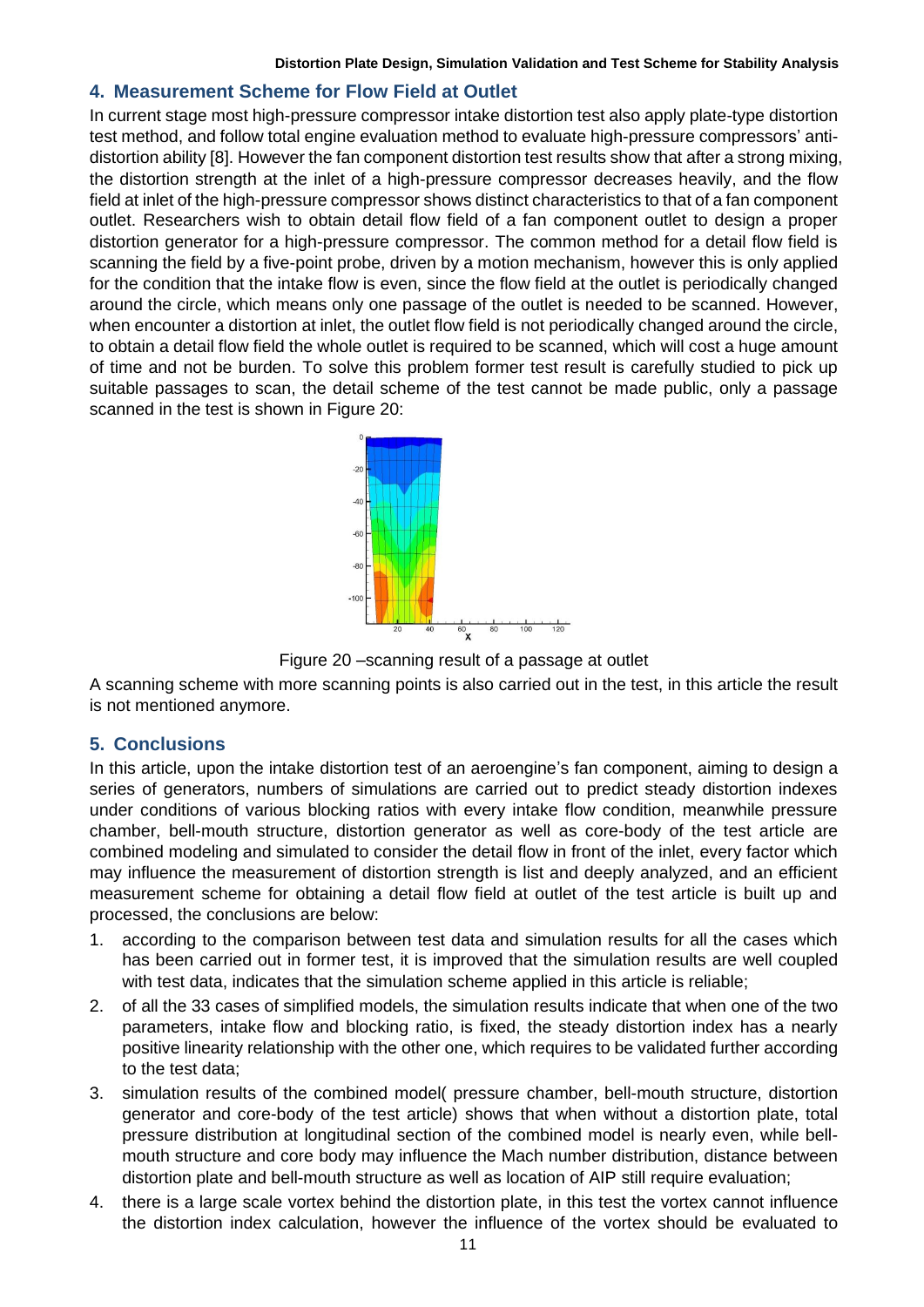validate the location of AIP, especially for a large scale of blocking ratio and intake flow conditions;

5. a new scanning scheme has been built up to obtain details of the flow field at outlet of the test article, and successfully applied to get abundant data for high-pressure compressor distortion generator design.

Combined with former test data, in this article the simulation scheme is provide to be highly reliable, and CFD method has been applied for evaluating the design effect of 7 types of distortion generators with different blocking ratios with various kinds of intake flow conditions, the scheme offers an efficient method for evaluating the distortion indexes of different cases, satisfies the need of an engineering application, and provide criterion for blocking ratio selections. Besides, based on a carefully review of the former test data a new test scheme for obtaining detail outlet flow field is built up and processed successfully, which contributes a huge of time saved. The way of test scheme design in this article provide a successful experience of similar projects, and carried out a successful taste on distortion test technology development.

## **6. Contact Author Email Address**

Mailto: [lizhipengpdf@sina.com](mailto:lizhipengpdf@sina.com)

## **7. Copyright Statement**

The authors confirm that they, and/or their company or organization, hold copyright on all of the original material included in this paper. The authors also confirm that they have obtained permission, from the copyright holder of any third party material included in this paper, to publish it as part of their paper. The authors confirm that they give permission, or have obtained permission from the copyright holder of this paper, for the publication and distribution of this paper as part of the ICAS proceedings or as individual off-prints from the proceedings.